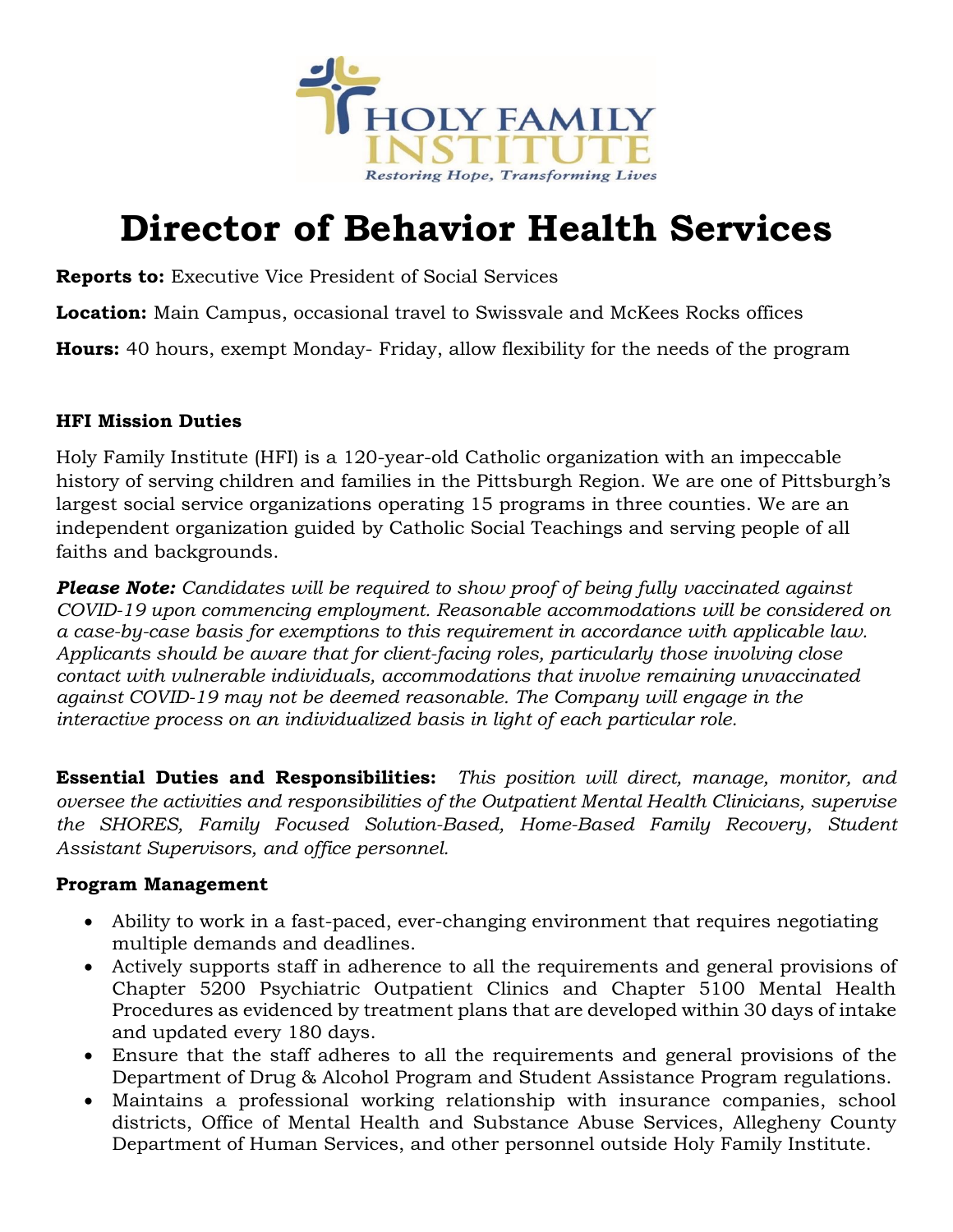- Attends Coalition of Allegheny Providers, Office of Behavioral Health/Student Assistance Program/Drug and Alcohol provider meetings, interagency meetings, school district meetings, and client sessions when needed.
- Oversee annual licensing/Fraud, Waste, & Abuse audits of the behavioral health programs: Outpatient, SHORES, Student Assistance Program, Family Focused-Based Solutions, and Home-based Family Recovery.
- Participate in the Holy Family Institute's Administrative On-Call rotation responding to the calls and handling crisis.
- Develops, implements, and evaluates logic models, strategic plan, outcomes, and program policies for the Outpatient, SHORES, Student Assistance Program, Family Focused-Based Solutions, and Home-based Family Recovery.
- Utilizes quality measures and financial analysis to make programmatic decisions.
- Provides outcome data and quality improvement information to Executive Vice President of Social Services, Program Supervisors and the Director of Risk, Quality and Compliance. Prepare plans of improvement, when needed and review the results with staff.
- Participates in weekly supervision meetings with Executive Vice President of Social Services.
- Evaluates and implements changes in Electronic Health Record database as needed in collaboration with Risk, Quality, & Compliance department and the behavioral health programs.
- Perform additional tasks as assigned by supervisor,

## **Supervisory Duties**

- Provide supervision to Outpatient Lead clinician, SHORES Supervisor, Family Focused-Based Solutions / Home-based Family Recovery Supervisor, Student Assistance Program Supervisor, and other assigned employees.
- Ensures staff enters all documentation and reports (treatment plans, progress notes, crisis plans, trauma histories, discharge summaries, etc.) within the Holy Family Electronic Medical Record System or paper files in required timeframes.
- Facilitate Utilization Reviews/Cases, consults with clinicians on a regular, timely basis per regulations.
- Interview, hire and train new staff, providing weekly supervision during the probationary period.
- Provide regular supervision and clinical direction to the staff as well as facilitating regular staff and clinical meetings.
- Periodically contact the clients to assess the quality of therapeutic treatment and service the clients receiving.
- Complete performance evaluations with staff annually and on a timely basis.
- Identify the training needs of staff and assist in establishing training goals and skill enhancement for their professional development.
- Monitor employee's time and attendance and approve such in Holy Family's payroll system.
- In consultation with Executive Vice President of Social Services and the Human Resources Department creates, reviews, and monitors employee corrective actions and performance improvement plan when necessary.